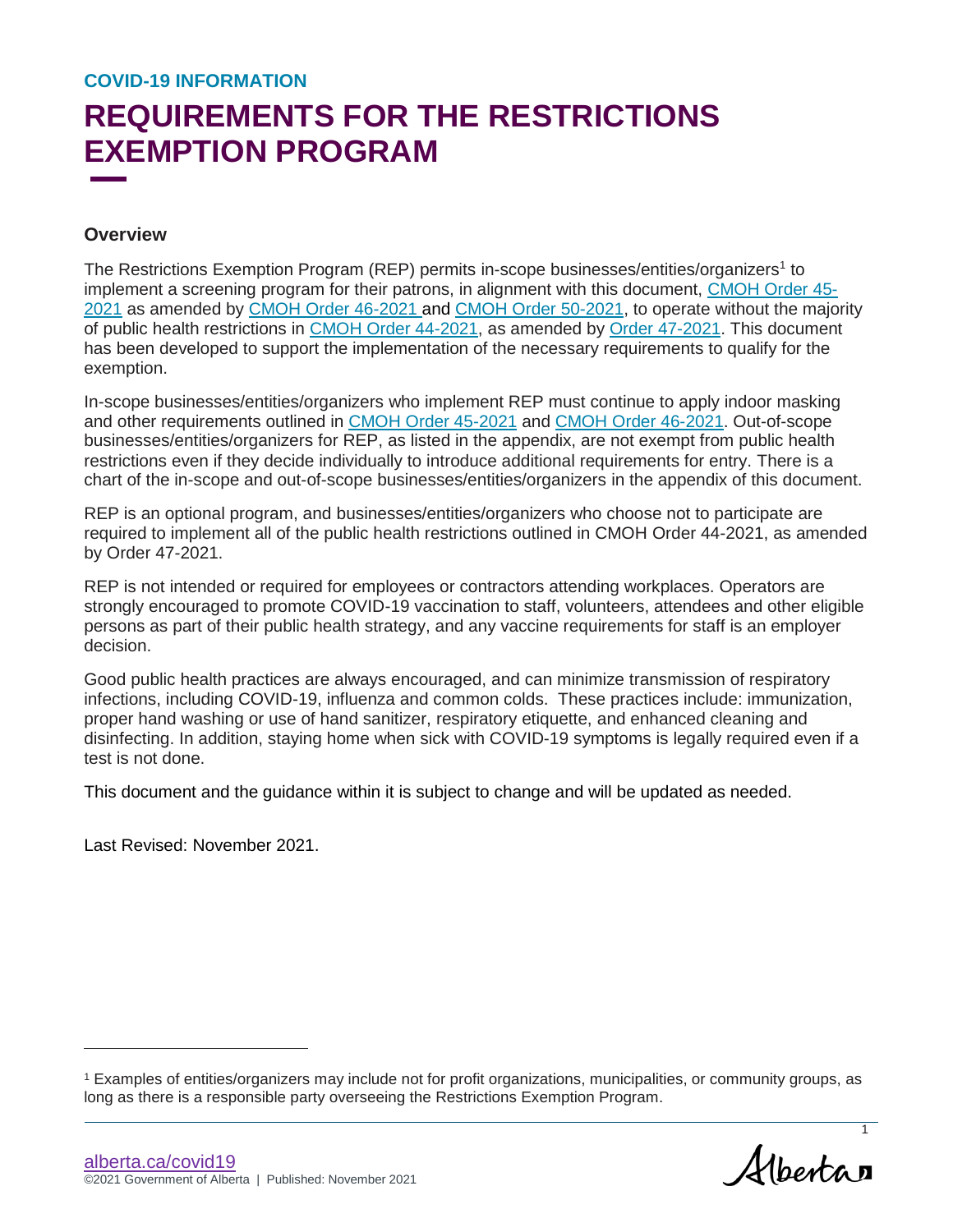# **REQUIREMENTS FOR THE RESTRICTIONS EXEMPTION PROGRAM**

#### **Table of Contents**

- 1) Terms Used in this Document
- 2) Program Details
- 3) Youth Activities
- 4) Multi-Use Facilities and Recreation Centres
- 5) Rental Spaces
- 6) Food/Beverage Entities
- 7) Appendix: In and Out of Scope Operators

### **Terms Used in this Document**

- 1) Operators
	- **Those who are responsible for the operations of a business/entity.**
- 2) Facilities
	- A building or room provided for a particular purpose, including multi-use buildings and rental spaces
- 3) Renters
	- Those who rent space in a building
- 4) Attendees
	- Patrons or individuals attending the business/entity/activity; does not include employees or contractors in the space
- 5) Vaccine-eligible
	- Individuals who are of an age to receive a COVID-19 vaccine in Alberta (born in 2009 or before)
- 6) Performance activities
	- Singing, playing a musical instrument, dancing, acting or other activities of a similar nature and includes, but is not limited to, a rehearsal, concert, theatre, dance, choral, festival, musical and symphony events
- 7) Physical activities
	- **A fitness activity or sport activity**
- 8) Recreation activities
	- Any structured or organised activity or program where the purpose of the activity or program is intended to develop a skill, including but not limited to Girl Guides, Scouts, choir, arts and crafts, pottery or other substantially similar activities.
- 9) Curriculum activities
	- Activities that are part of the K-12 school curriculum

Albertan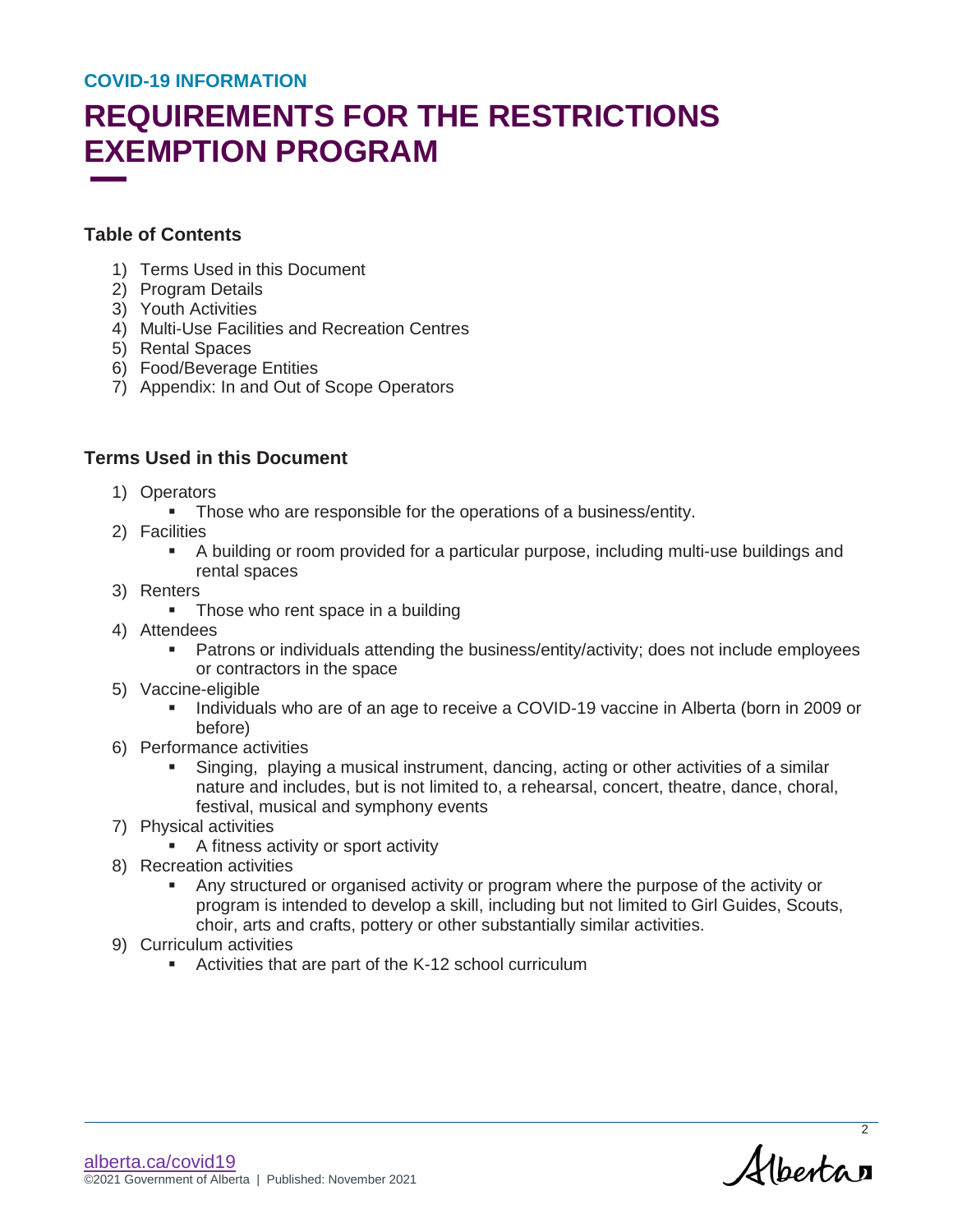## **REQUIREMENTS FOR THE RESTRICTIONS EXEMPTION PROGRAM**

### **PROGRAM DETAILS**

| <b>General</b>           | Operators participating in REP must implement their program in<br>$\bullet$<br>alignment with applicable CMOH Orders and this guidance document,<br>unless otherwise noted.                                                    |
|--------------------------|--------------------------------------------------------------------------------------------------------------------------------------------------------------------------------------------------------------------------------|
|                          | Operators are able to implement more restrictive measures, but<br>$\circ$<br>not less restrictive measures.                                                                                                                    |
|                          | Face masks are required in all indoor public spaces, in accordance with<br>$\bullet$<br>the applicable CMOH Orders (either 44-2021 or 45-2021, depending on<br>whether the facility is participating in REP).                  |
|                          | Individuals who have COVID-19 core symptoms or who are a confirmed<br>$\bullet$<br>case of COVID-19 must isolate, in accordance with CMOH Order 39-<br>2021.                                                                   |
|                          | Operators should review the general mitigation for COVID-19 and other<br>$\bullet$<br>respiratory illnesses guidance document and are encouraged to<br>implement public health measures that are applicable to their settings. |
|                          | At minimum, operators participating in REP should clearly communicate<br>to the public/clients/staff that they are participating in the program and<br>the requirements to enter/receive services.                             |
|                          | Posters are available on alberta.ca/COVID19.<br>$\circ$                                                                                                                                                                        |
| <b>Screening Process</b> | Attendees must maintain 2 metres of physical distance from individuals<br>in other households <sup>2</sup> until they have been screened into a facility/activity<br>participating in REP.                                     |
|                          | Staff/contractors/etc. must also maintain 2 metres of physical distance<br>$\bullet$<br>from attendees until screening has been completed.                                                                                     |
|                          | At minimum, the screening process must be implemented for all<br>$\bullet$<br>vaccine-eligible persons, screening for:                                                                                                         |
|                          | The name and the date of birth of the individual listed on the proof<br>$\circ$<br>of immunization, testing, or medical exception is verified against<br>the name and date of birth on the identification (for 18+).           |
|                          | Verification of one of the following:<br>$\circ$                                                                                                                                                                               |
|                          | Proof of vaccination; or<br>Proof of a negative privately-paid test result from a sample<br>that is taken within the prior 72 hours, or<br>An original (non-copied) medical exception letter.                                  |
|                          | Individuals 18 years or older must also produce valid personal<br>identification as defined in the personal ID section below.                                                                                                  |

<sup>2</sup> a household is either: the individuals who all consistently reside in the same residence OR an individual who lives alone and their 2 close contacts.

 $\overline{a}$ 

Albertan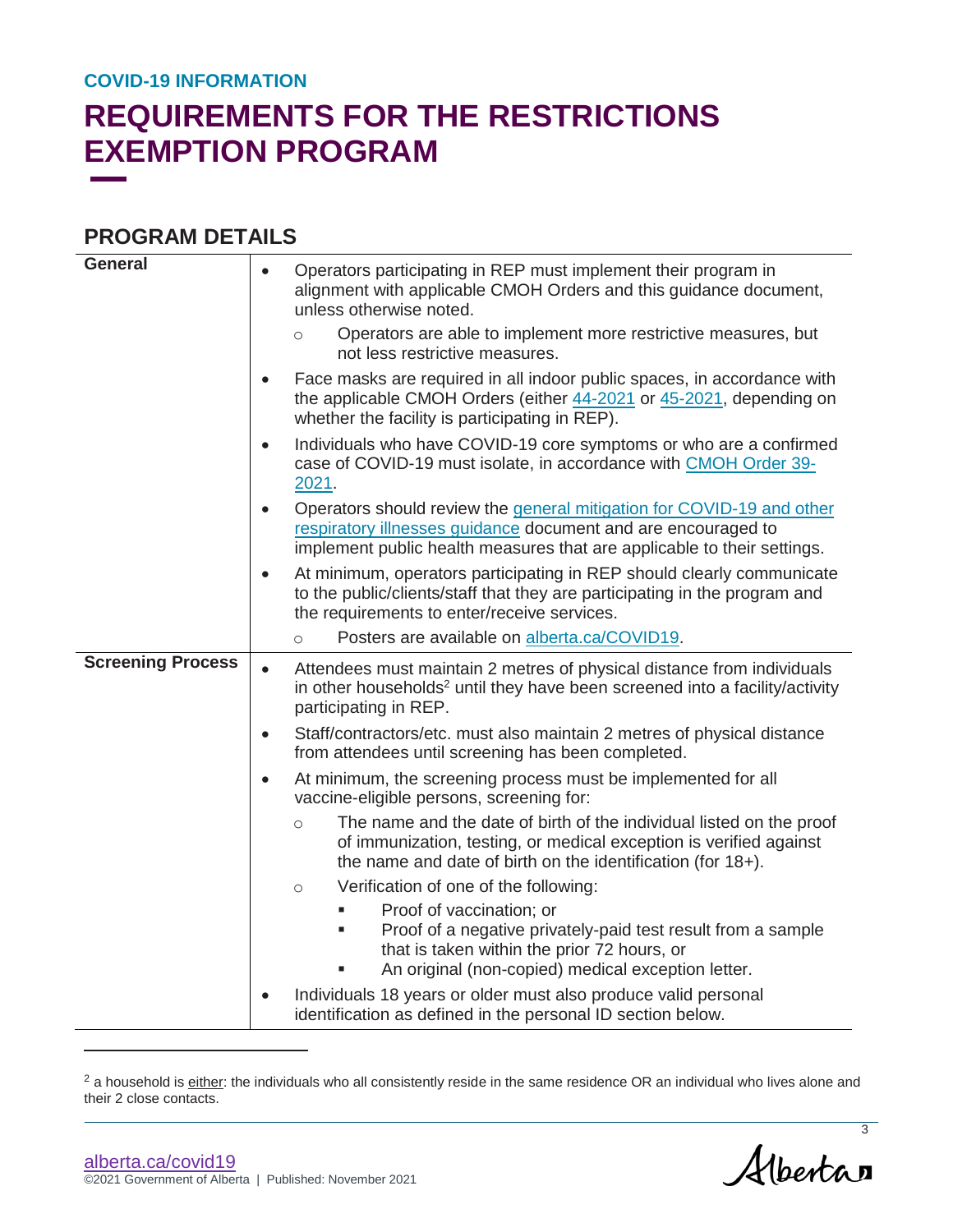|                                       |           | Individuals who are under the age of 18 do not need to show<br>$\circ$<br>personal identification.                                                                                                                                         |
|---------------------------------------|-----------|--------------------------------------------------------------------------------------------------------------------------------------------------------------------------------------------------------------------------------------------|
|                                       | $\bullet$ | An individual entering an out-of-scope facility, or a REP facility for the<br>sole purpose of participating in an out-of-scope activity, is not required<br>to be screened.                                                                |
|                                       |           | In these situations, individuals must follow applicable public health<br>$\circ$<br>measures.                                                                                                                                              |
|                                       |           | A facility can choose to implement screening for all eligible<br>$\circ$<br>individuals, even those entering for out-of-scope activities,<br>however, the applicable public health measures must be followed<br>even if screening is done. |
|                                       | $\bullet$ | Operators may implement an electronic offsite validation program (e.g.,<br>application-base or mobile-application) to validate that the vaccination<br>requirements have been met.                                                         |
| What is valid proof<br>of vaccination | $\bullet$ | Acceptable forms of proof of vaccination are:                                                                                                                                                                                              |
|                                       |           | Valid GOA vaccination record with a QR Code, or<br>$\circ$                                                                                                                                                                                 |
|                                       |           | A First Nations immunization record prominently displaying the<br>$\circ$<br>name, type of vaccine and date of administration, or                                                                                                          |
|                                       |           | Canadian armed forces immunization record, displaying the name,<br>$\circ$<br>type of vaccine and date of administration, or                                                                                                               |
|                                       |           | An immunization record from another Canadian province or<br>$\circ$<br>territory, displaying the name, type of vaccine, date of<br>administration, and valid QR code.                                                                      |
|                                       |           | The AB COVID Records Verifier application is capable of<br>authenticating a QR code issued by another Canadian<br>Province or Territory.                                                                                                   |
|                                       | $\bullet$ | The attendee is solely responsible for demonstrating that they are the<br>legitimate holder of the vaccination record, and that the information<br>provided is complete and accurate.                                                      |
|                                       | $\bullet$ | The operators must make a reasonable attempt to assess the validity of<br>the proof of vaccination/test result/medical exception of each attendee.                                                                                         |
|                                       |           | o Entry must be denied if the vaccination record/test result/medical<br>exception and ID cannot be verified.                                                                                                                               |
|                                       | $\bullet$ | Operators must verify that the date of administration of the last required<br>dose in the series is at least 14 days prior to the date the attendee is<br>seeking access.                                                                  |
|                                       |           | Two doses of a two-dose series are required, with the second at<br>$\circ$<br>least 14 days prior.                                                                                                                                         |
|                                       |           | The Janssen vaccine is the only Health Canada approved vaccine<br>$\bigcirc$<br>that requires only a single dose for a complete series. If an                                                                                              |

Albertan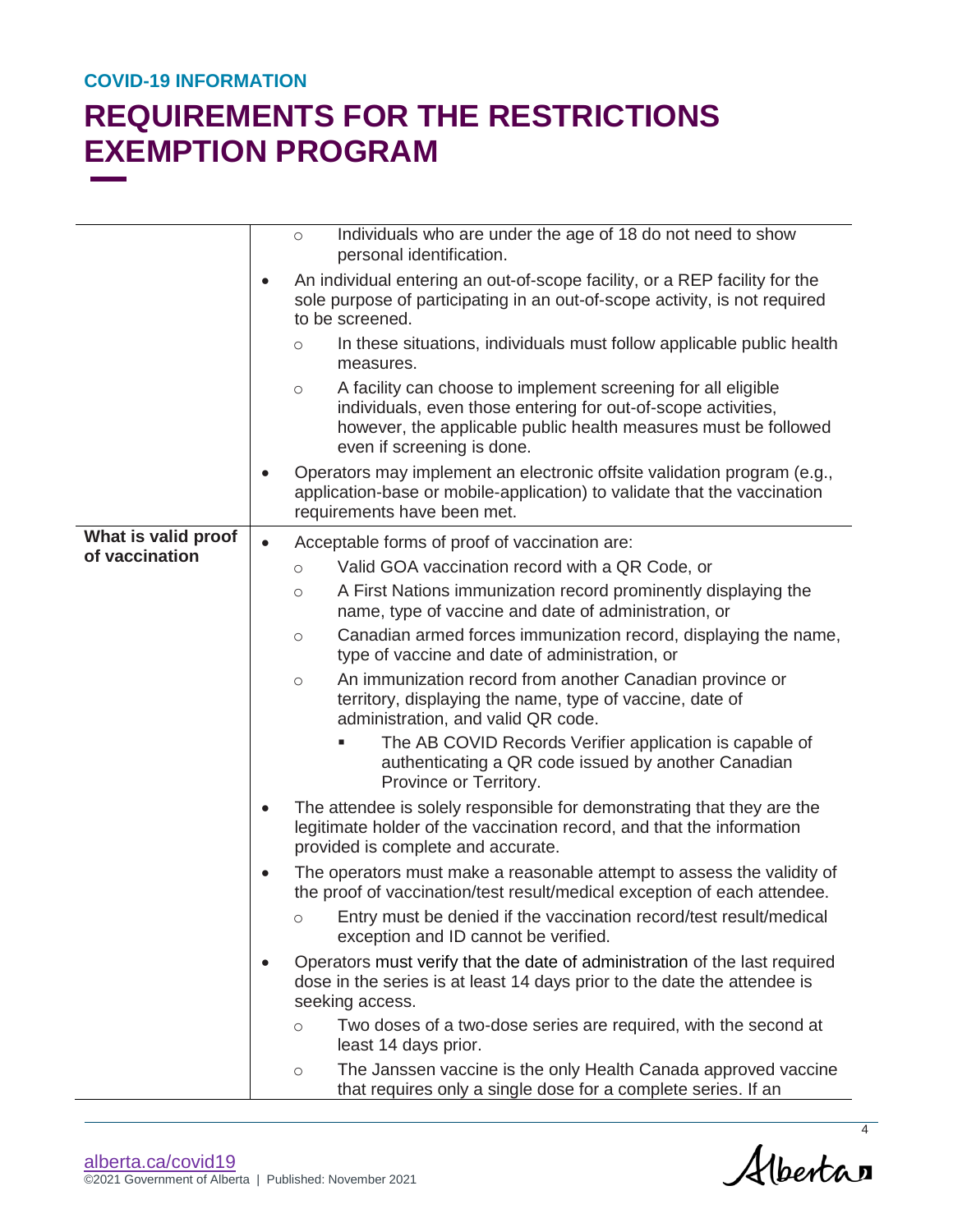# **REQUIREMENTS FOR THE RESTRICTIONS EXEMPTION PROGRAM**

|                                                     | individual has received one dose of a Janssen vaccine at least 14                                                                                                                                                                                                                                                                                                                                                                  |  |
|-----------------------------------------------------|------------------------------------------------------------------------------------------------------------------------------------------------------------------------------------------------------------------------------------------------------------------------------------------------------------------------------------------------------------------------------------------------------------------------------------|--|
|                                                     | days prior, this would be sufficient proof of vaccination.<br>Mixed vaccine series are considered valid (e.g. AstraZeneca<br>$\circ$                                                                                                                                                                                                                                                                                               |  |
|                                                     | followed by Pfizer or Moderna).                                                                                                                                                                                                                                                                                                                                                                                                    |  |
|                                                     | For international travellers, the ArriveCan app code and a valid<br>$\bullet$<br>international travel identification document is acceptable.                                                                                                                                                                                                                                                                                       |  |
| What is valid proof<br>of a negative test<br>result | A written or printed copy of a negative Health Canada approved, or lab<br>$\bullet$<br>accredited, rapid antigen, rapid PCR, or lab based PCR test is required<br>for entry.                                                                                                                                                                                                                                                       |  |
|                                                     | A self-test completed offsite and/or self-produced documentation of a<br>$\bullet$<br>negative result is not sufficient evidence to support entry into a<br>facility/activity participating in REP.                                                                                                                                                                                                                                |  |
|                                                     | Testing must not be sourced from the Alberta Health Services public<br>$\bullet$<br>COVID-19 testing system.                                                                                                                                                                                                                                                                                                                       |  |
|                                                     | This system is currently reserved for symptomatic individuals and<br>$\circ$<br>those in outbreak situations. If an individual has COVID-19<br>symptoms, they must isolate.                                                                                                                                                                                                                                                        |  |
|                                                     | Operators are permitted to offer on-site rapid testing.                                                                                                                                                                                                                                                                                                                                                                            |  |
|                                                     | It is recommended that operators seek expert advice including<br>$\circ$<br>medical oversight prior to implementing their own rapid test<br>program.                                                                                                                                                                                                                                                                               |  |
|                                                     | If an individual tests positive for COVID-19, that individual<br>must isolate, per CMOH Order 06-2021 and CMOH Order<br>39-2021.                                                                                                                                                                                                                                                                                                   |  |
|                                                     | Most rapid tests do not have paper-based results.<br>Businesses that implement a rapid testing program (for the<br>ш<br>purposes of immediate entry) should not provide written<br>confirmation of a negative test result unless being<br>implemented by a regulated and competent health<br>professional. However, a business may allow entry to that<br>individual for up to 72 hours after the negative result was<br>obtained. |  |
|                                                     | Documentation of a negative Health Canada approved, or lab<br>$\bigcirc$<br>accredited, rapid antigen, rapid PCR, or lab based PCR test<br>completed offsite must include:                                                                                                                                                                                                                                                         |  |
|                                                     | A clear indication of the laboratory or the health care<br>professional that completed the test (e.g., DynaLIFE),<br>the type of test,<br>time of sample collection, and<br>ш<br>clear indication of a negative result.<br>a.                                                                                                                                                                                                      |  |

Albertan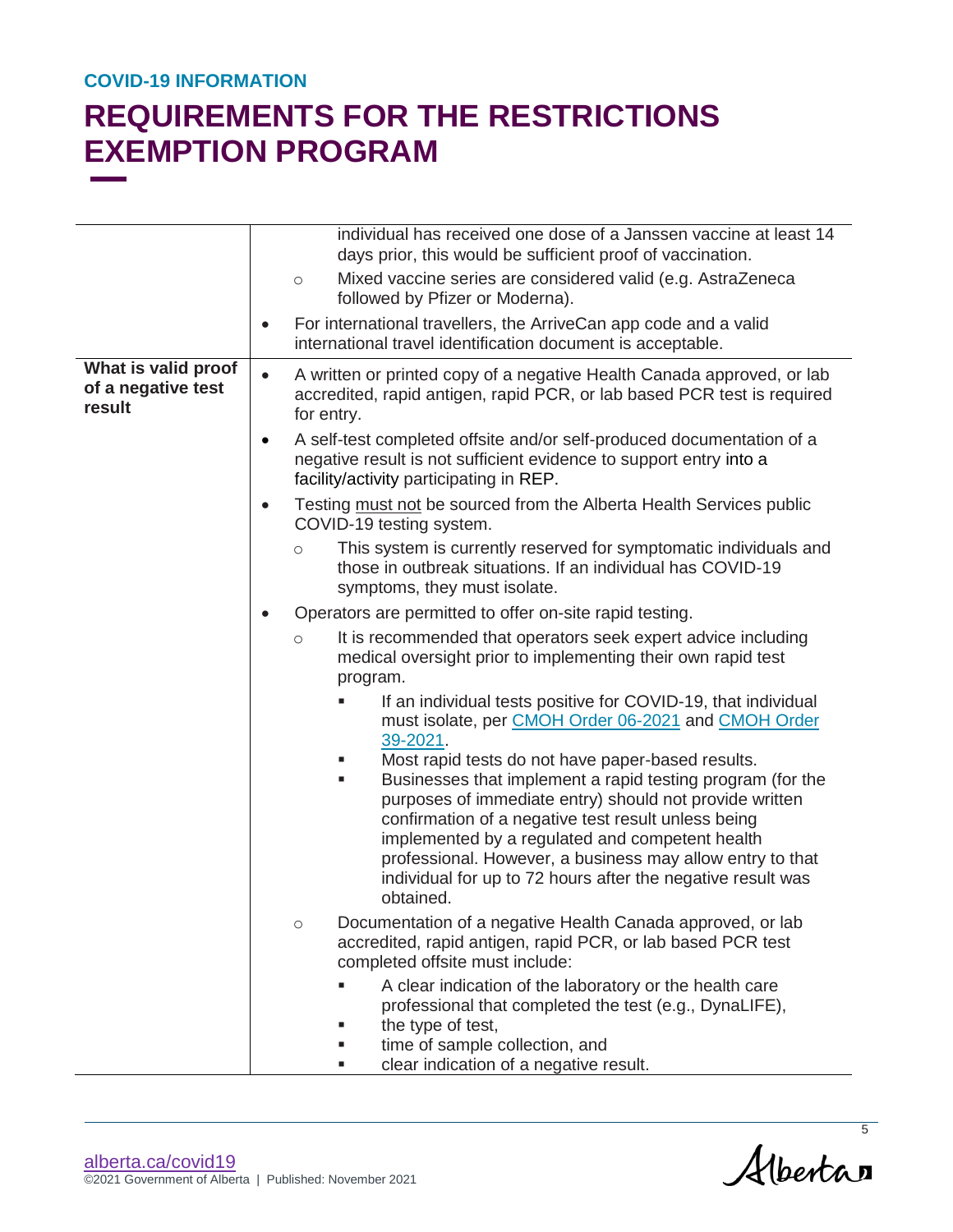|                                       |           |            | If the result of a rapid test has been verified by a health care<br>п<br>professional, the written record should include the name,<br>phone number, contact information, professional registration<br>number, and signature of the physician or nurse practitioner.<br>A picture or written documentation of an off-site rapid test<br>٠<br>other than what is noted above is not sufficient evidence for<br>entry. |
|---------------------------------------|-----------|------------|---------------------------------------------------------------------------------------------------------------------------------------------------------------------------------------------------------------------------------------------------------------------------------------------------------------------------------------------------------------------------------------------------------------------|
|                                       |           | $\circ$    | Operators may implement programs that include rapid testing<br>completed offsite for purposes of entry to their location, which<br>should ensure the integrity of the results and reporting is<br>congruent with an onsite program and the operators maintain<br>quality control and assurance oversight.                                                                                                           |
|                                       |           | $\circ$    | Individuals must not bring completed rapid tests or self-tests to<br>operators, as they can pose a communicable disease risk during<br>transportation.                                                                                                                                                                                                                                                              |
|                                       |           | REP.       | Only a regulated health care professional, acting within their scope of<br>practice (in accordance with the College's Standards of Practice), or an<br>accredited laboratory may provide written diagnostic confirmation of<br>point of care or rapid test results to an individual for the purposes of                                                                                                             |
| What is a valid<br>medical exception  | $\bullet$ |            | A valid medical exception is the original signed letter from a physician or<br>nurse practitioner that includes:                                                                                                                                                                                                                                                                                                    |
|                                       |           | $\circ$    | The name of the person in the written documentation that matches<br>the identification provided.                                                                                                                                                                                                                                                                                                                    |
|                                       |           | $\circ$    | The physician or nurse practitioner's complete information,<br>including:                                                                                                                                                                                                                                                                                                                                           |
|                                       |           |            | Name, phone number, contact information, professional<br>registration number, and signature of the physician or nurse<br>practitioner;                                                                                                                                                                                                                                                                              |
|                                       |           | $\circ$    | Statement that there is a medical reason for the individual's<br>exception from being fully vaccinated against COVID-19; and                                                                                                                                                                                                                                                                                        |
|                                       |           | $\bigcirc$ | The period of time during which the exception is valid.                                                                                                                                                                                                                                                                                                                                                             |
| What is a valid<br><b>Personal ID</b> | $\bullet$ |            | Individuals who are 18 years of age or older must present personal ID<br>as part of the screening process.                                                                                                                                                                                                                                                                                                          |
|                                       | $\bullet$ |            | Proof of identity can be established using documentation issued by an<br>institution or public body, provided it includes the name of the holder and<br>date of birth.                                                                                                                                                                                                                                              |
|                                       | ٠         |            | Examples of identification documents that may be used to confirm the<br>identity of the holder of the vaccine record, negative COVID-19 test<br>result or valid medical exemption letter:                                                                                                                                                                                                                           |

Albertan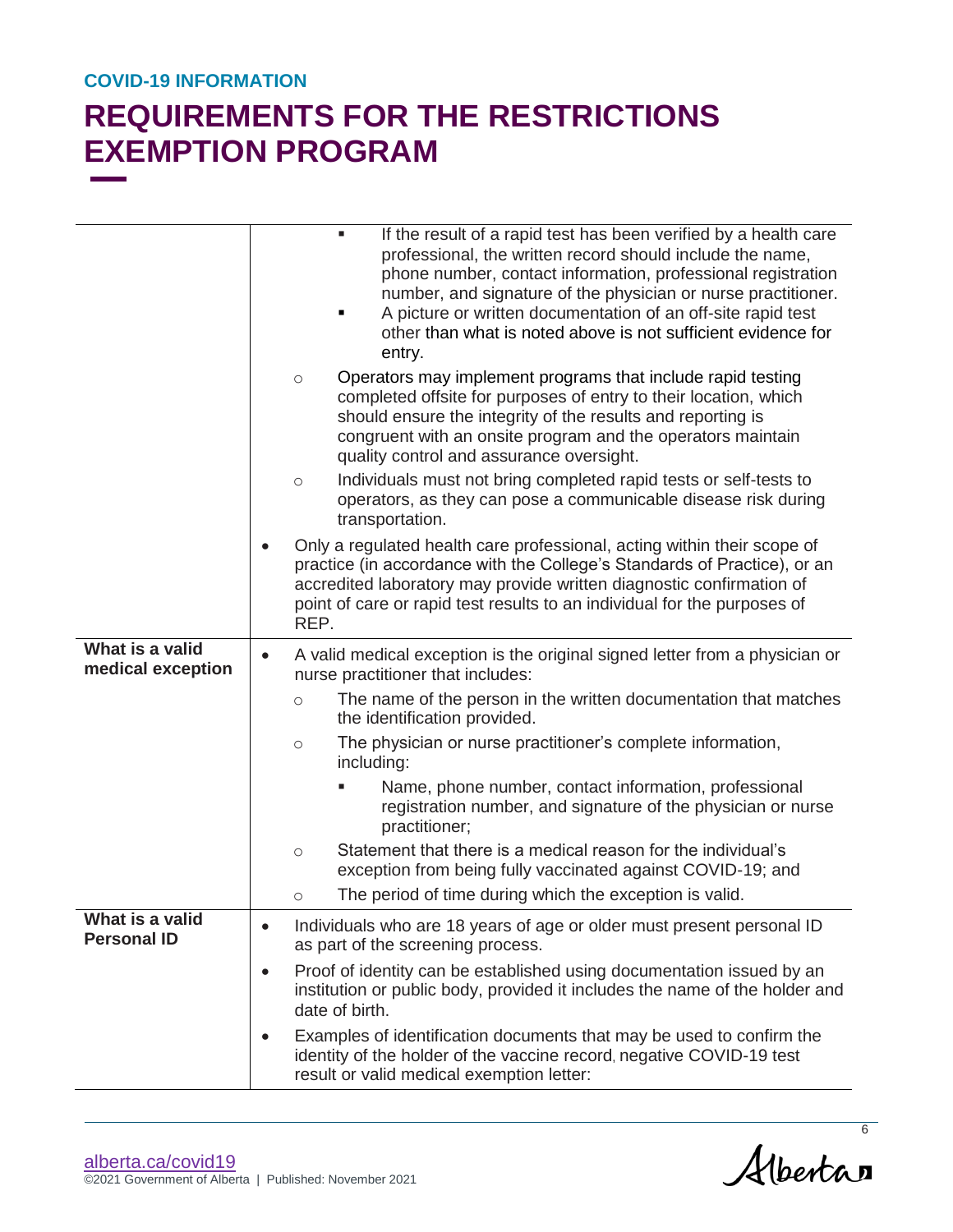|                                                      | Birth certificate,<br>$\circ$                                                                                                                                                                                                            |
|------------------------------------------------------|------------------------------------------------------------------------------------------------------------------------------------------------------------------------------------------------------------------------------------------|
|                                                      | Citizenship card,<br>$\circ$                                                                                                                                                                                                             |
|                                                      | Driver's licence,<br>$\circ$                                                                                                                                                                                                             |
|                                                      | Provincial or Territorial Government issued identification card,<br>$\circ$<br>including health card (Alberta or other),                                                                                                                 |
|                                                      | Métis card, Treaty card, Inuit Status card,<br>$\circlearrowright$                                                                                                                                                                       |
|                                                      | Passport, or<br>$\circ$                                                                                                                                                                                                                  |
|                                                      | Permanent Resident card.<br>$\circ$                                                                                                                                                                                                      |
|                                                      | Photo identification is not required.                                                                                                                                                                                                    |
| <b>Collecting and</b>                                |                                                                                                                                                                                                                                          |
| <b>Storing Personal</b><br><b>Health information</b> | Operators should obtain legal advice about the impact of this program<br>$\bullet$<br>on their business/industry.                                                                                                                        |
|                                                      | Operators should obtain legal advice about collecting and maintaining a<br>$\bullet$<br>list of individuals that can enter and re-enter a facility (e.g., so that<br>repeat clients do not need to show proof of vaccination each time). |
|                                                      | Personal health information should not be stored onsite.<br>$\bullet$                                                                                                                                                                    |
| <b>Participation and</b><br>application              | Operators may implement a program that is more restrictive than<br>$\bullet$<br>outlined above.                                                                                                                                          |
|                                                      | Once the program is implemented, unless an out-of-scope activity is<br>$\bullet$<br>offered, REP must be operated consistently for daily operations and<br>throughout the facility.                                                      |
|                                                      | It is not permitted to have the program operate some days and not<br>$\circ$<br>others, certain times during a business day and not others, or in<br>some areas and not others.                                                          |
|                                                      | Operators must operate the program continuously during the time<br>$\circ$<br>of the restrictions and may not implement or de-escalate gradually<br>over time.                                                                           |
|                                                      | Operators that wish to exit the program should notify their attendees<br>through posters, online information, or any other appropriate<br>mechanism.                                                                                     |
| Workers,<br>contractors, staff<br>etc.               | Employees, contractors, repair workers, delivery workers, volunteers,<br>inspectors or others who are entering the business/entity/event for work<br>purposes and not as patrons are not required to be screened.                        |
| <b>Enforcement</b>                                   | Operators will be audited for compliance. Alberta Health Services,<br>$\bullet$<br>Alberta Gaming, Liquor and Cannabis and law enforcement agencies in<br>Alberta are able to enforce this program.                                      |
|                                                      | Additionally, public complaints will support increased compliance<br>auditing.                                                                                                                                                           |

Albertan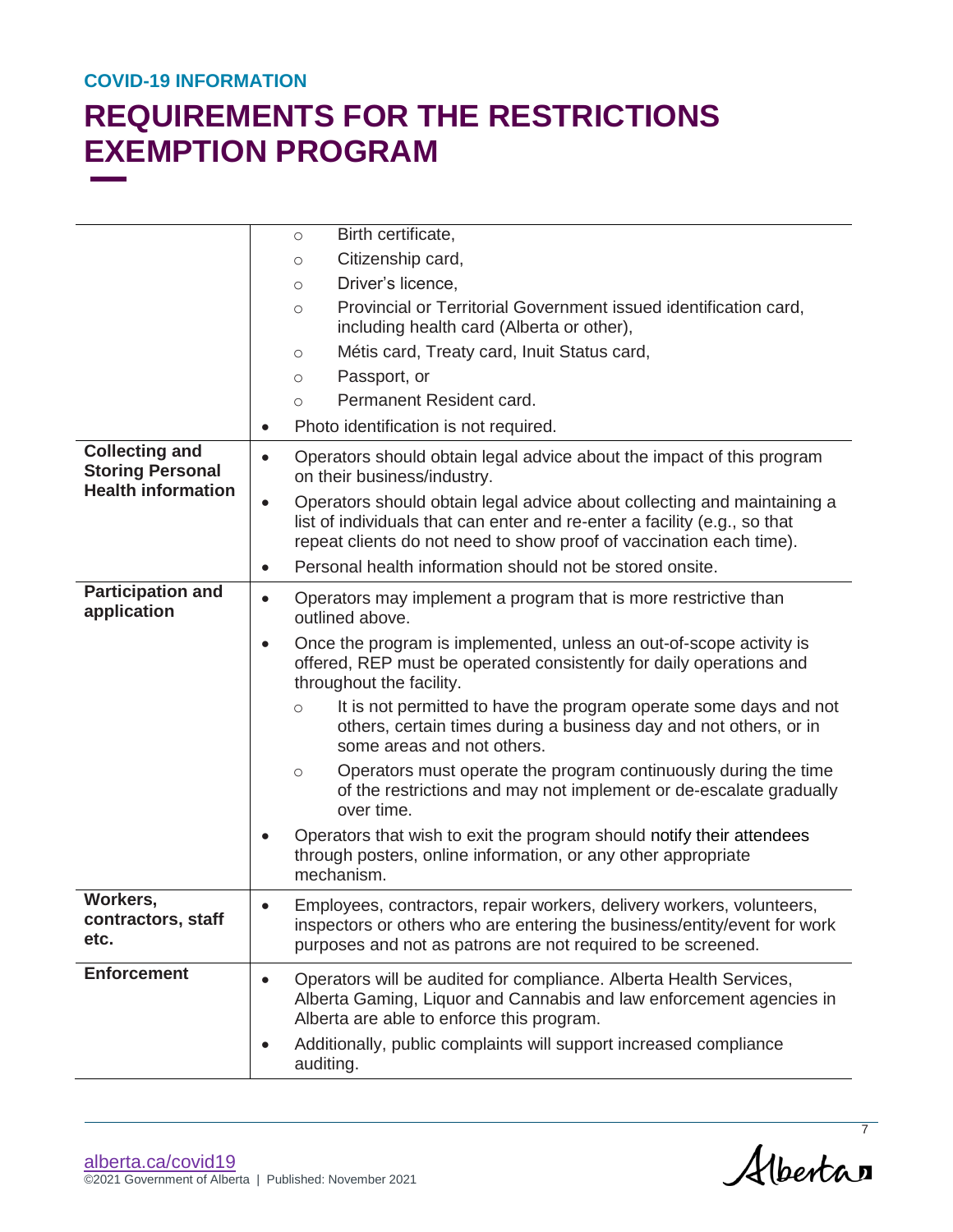# **REQUIREMENTS FOR THE RESTRICTIONS EXEMPTION PROGRAM**

|  | If operators are not complying with these requirements or the current   |
|--|-------------------------------------------------------------------------|
|  | public health restrictions, then enforcement and prosecution may result |
|  | in fines up to \$100,000 (for a first offence).                         |

This document and the guidance within it is subject to change and will be updated as needed.

Last Revised: November 2021.

Albertan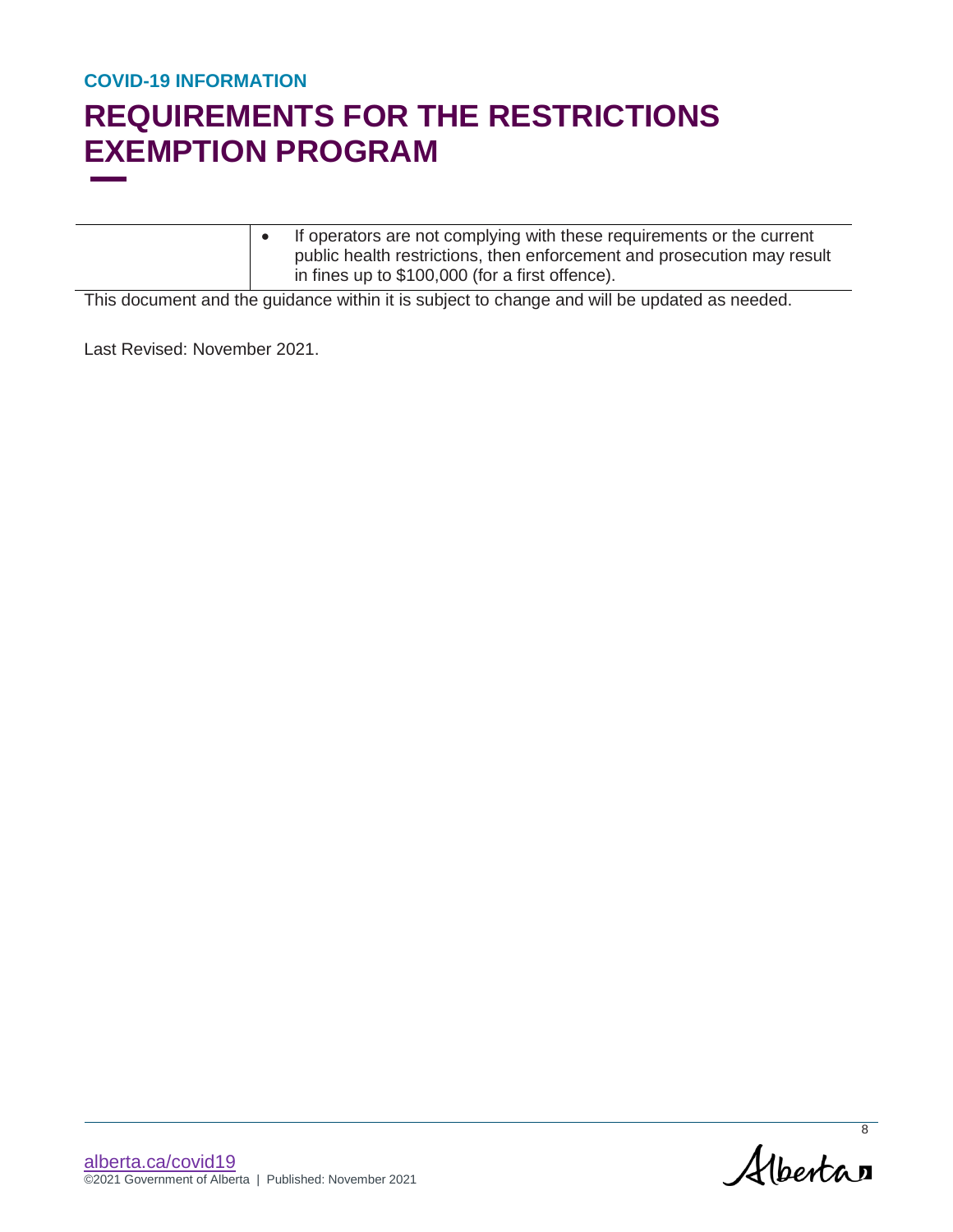# **REQUIREMENTS FOR THE RESTRICTIONS EXEMPTION PROGRAM**

### **YOUTH ACTIVITIES**

| <b>General</b>             | Youth activities are out of scope for REP.                                                                                                                                                                                                                                                                                                                                                                                                                                                          |
|----------------------------|-----------------------------------------------------------------------------------------------------------------------------------------------------------------------------------------------------------------------------------------------------------------------------------------------------------------------------------------------------------------------------------------------------------------------------------------------------------------------------------------------------|
|                            | For the purposes of this program, a youth is someone who is<br>$\circ$<br>under the age of 18 and youth activities are when all participants<br>are under the age of 18 (excluding coaches/trainers/instructors).<br>A solo/individual activity or an activity done with their household is<br>$\circ$<br>not considered an out-of-scope youth activity. These scenarios are<br>in-scope for REP requirements (i.e., screening for proof of<br>vaccination/negative test result/medical exception). |
|                            | It is not required to screen youth participating in youth activities for proof<br>$\bullet$<br>of vaccine/negative COVID-19 test results/medical exception letter to<br>participate in these activities.                                                                                                                                                                                                                                                                                            |
|                            | However, an operator may choose to screen these individuals in<br>$\circ$<br>alignment with a local policy if they wish.                                                                                                                                                                                                                                                                                                                                                                            |
|                            | If one or more of the participants (other than a coach/trainer/instructor,<br>$\bullet$<br>referee or other officials) are 18 years or older, the activity is no longer a<br>youth activity, and all participants must meet the requirements of REP to<br>continue.                                                                                                                                                                                                                                 |
|                            | Per CMOH Order 44-2021, a youth must be checked for symptoms of<br>$\bullet$<br>COVID-19 prior to the youth participating in indoor youth activities in<br>accordance with the COVID-19 Alberta health Daily Checklist (for<br>children under the age of 18).                                                                                                                                                                                                                                       |
| <b>Youth Participation</b> | For youth performance and physical activities:<br>$\bullet$                                                                                                                                                                                                                                                                                                                                                                                                                                         |
| in Youth Activities        | face masks are not required during physical activity, but must be<br>$\circ$<br>worn before and after.                                                                                                                                                                                                                                                                                                                                                                                              |
|                            | face masks must be worn whenever possible during performance<br>$\circ$<br>activities, as well as before and after.                                                                                                                                                                                                                                                                                                                                                                                 |
|                            | physical distancing is required at all other times when not engaged<br>$\circ$<br>in physical activity or performance activity (e.g. locker rooms,<br>washrooms, common areas etc.)                                                                                                                                                                                                                                                                                                                 |
|                            | For youth recreation activities:<br>$\bullet$                                                                                                                                                                                                                                                                                                                                                                                                                                                       |
|                            | face masks must be worn at all times before, during and after the<br>$\circ$<br>activity, in accordance with CMOH Order 44-2021.                                                                                                                                                                                                                                                                                                                                                                    |
|                            | physical distancing is required at all times before, during and after<br>$\circ$<br>the activity (e.g. locker rooms, common areas etc.).                                                                                                                                                                                                                                                                                                                                                            |
|                            | If a youth is participating in an adult REP activity, they are subject to<br>$\bullet$<br>REP requirements.                                                                                                                                                                                                                                                                                                                                                                                         |

Alberta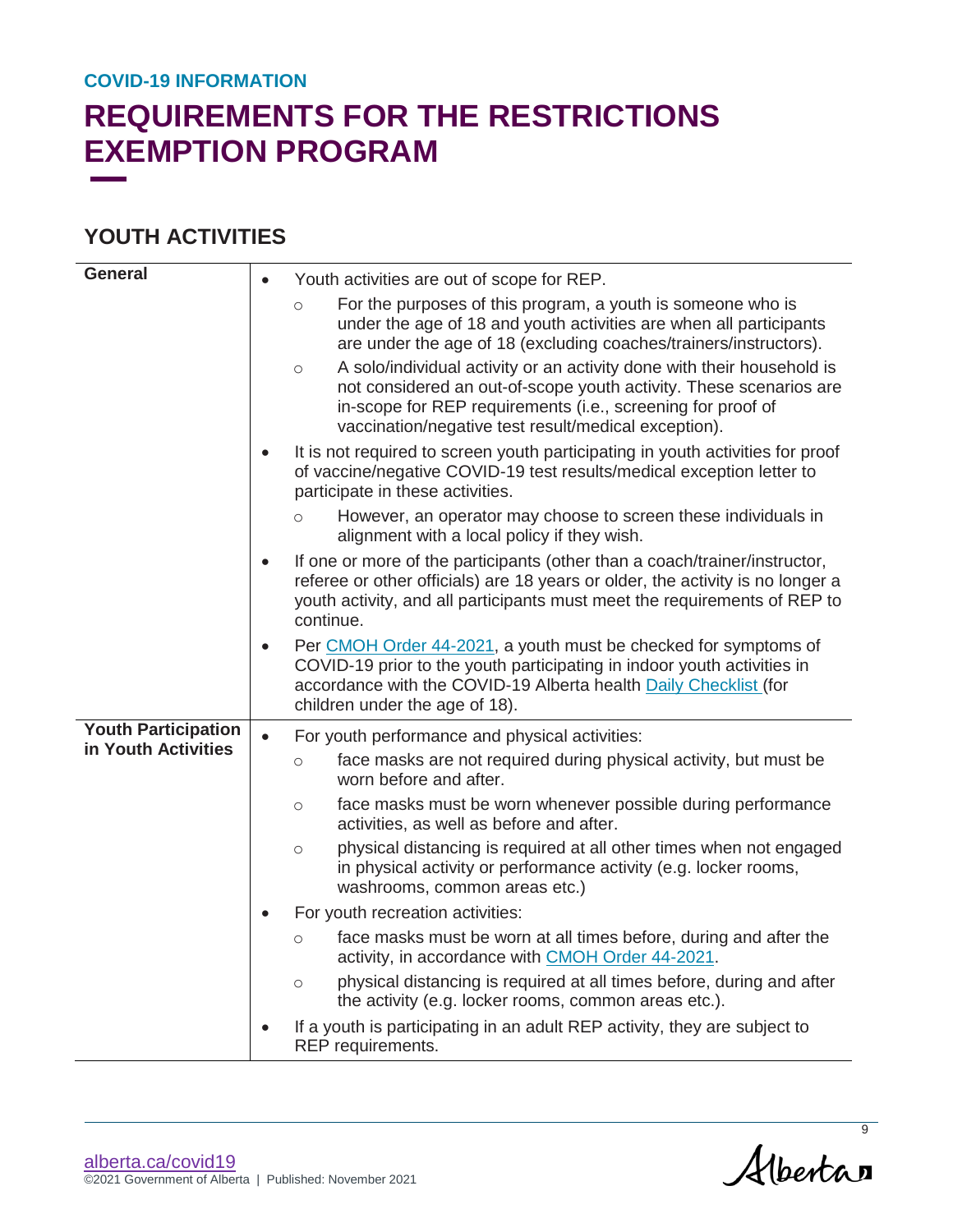| <b>Coaches, Trainers,</b><br><b>Instructors</b>               | Coaches/instructors/trainers, referees and similar are required to wear<br>face masks, in accordance with the relevant CMOH Orders (either 44-<br>2021 or 45-2021, depending on whether the facility is participating in<br>REP). |
|---------------------------------------------------------------|-----------------------------------------------------------------------------------------------------------------------------------------------------------------------------------------------------------------------------------|
|                                                               | Coaches/instructors/trainers, referees and similar who are 18 years or<br>$\bullet$<br>older are subject to the public health measures or REP requirements in<br>the facility.                                                    |
|                                                               | Coaches/instructors/trainers must maintain 2 metres of physical<br>$\bullet$<br>distance from the activity participants                                                                                                           |
|                                                               | Physical distancing may be temporarily breached for instructional<br>$\circ$<br>or safety purposes.                                                                                                                               |
| Youth in a REP<br>Facility, not in<br><b>Youth Activities</b> | If youth wish to access other amenities beyond their specific youth<br>$\bullet$<br>activity in a facility participating in REP they will be required to be<br>screened per the REP, if they are vaccine-eligible.                |
|                                                               | A youth is permitted to watch other youth activities in the facility,<br>$\bullet$<br>however, they must be subject to REP requirements to do so.                                                                                 |
|                                                               | A youth who is not participating or part of the youth activity being<br>$\circ$<br>watched is a spectator and is subject to REP requirements.                                                                                     |
|                                                               | This includes watching family members or friends, but does not<br>$\circ$<br>include youth who are on the bench watching their team.                                                                                              |
|                                                               | For more clarity, if they are not actively participating in the youth activity,<br>$\bullet$<br>they must follow REP requirements.                                                                                                |
|                                                               | Youth who have been screened into REP are not required to<br>$\circ$<br>physically distance.                                                                                                                                      |
| <b>Adults Supporting</b><br><b>Youth Activities</b>           | Adults who are required to support youth in their activities must follow<br>$\bullet$<br>REP requirements in order to participate.                                                                                                |
|                                                               | This includes being screened in for REP, as applicable.<br>$\circ$                                                                                                                                                                |
|                                                               | These situations include parent and tot classes and similar<br>$\circ$<br>activities where an adult is required for the youth to participate in<br>the activity.                                                                  |
|                                                               | Adults required to support youth in their activities must maintain physical<br>distancing from the youth participating, who are not part of their<br>household, during the activity.                                              |
|                                                               | Whenever possible, distancing should be maintained between<br>$\circ$<br>households and coaches/instructors/trainers.                                                                                                             |
| <b>Spectating and</b><br><b>Youth Activities</b>              | If in a facility where REP has been implemented, all spectators are<br>$\bullet$<br>required to follow REP requirements, even if watching a youth activity.                                                                       |
|                                                               | Spectators must wear face masks at all times in indoor venues, in<br>accordance with the applicable CMOH Order.                                                                                                                   |

Alberta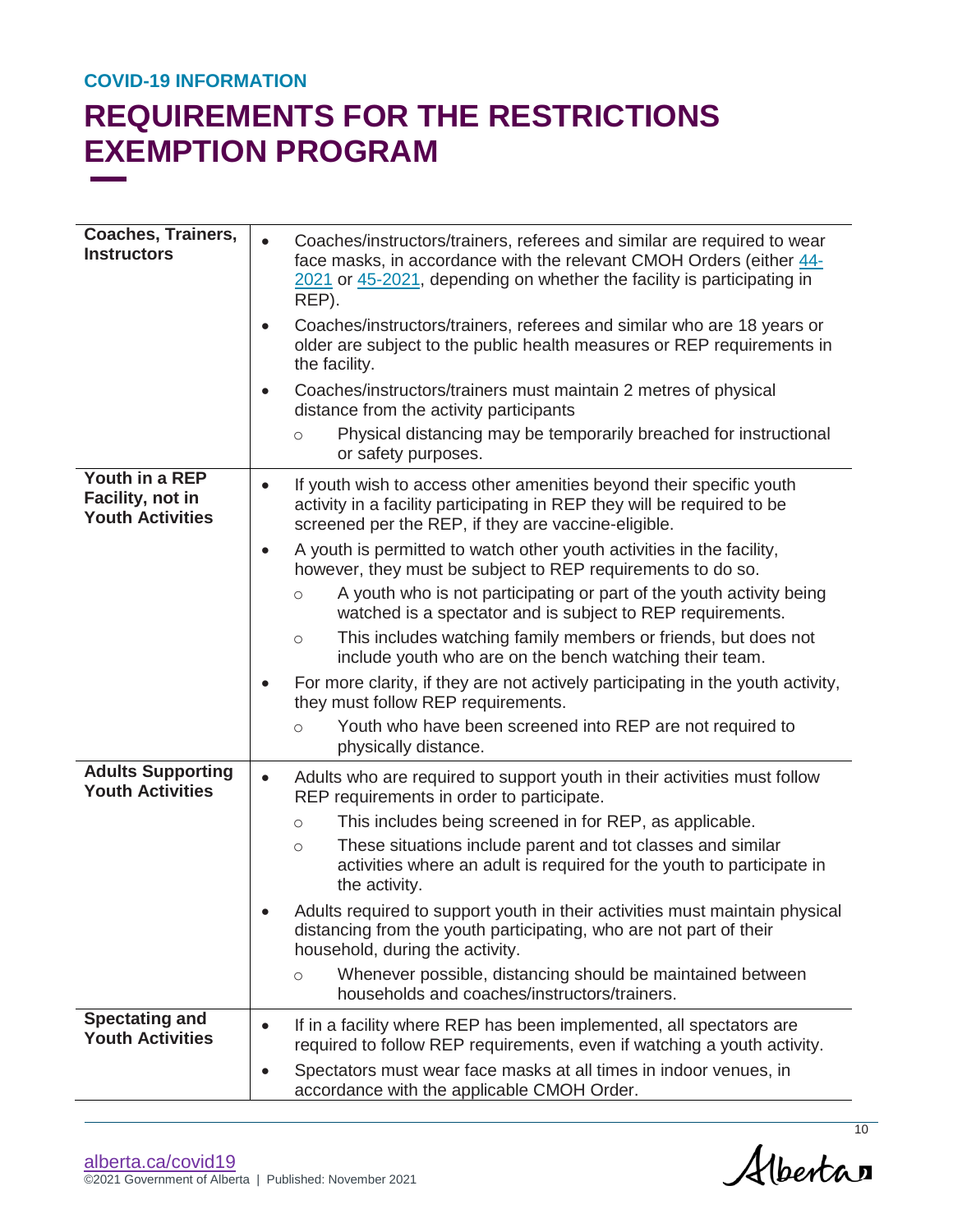| <b>Activities for</b><br>School, K-12 | Students in K-12 are not required to be fully vaccinated to participate in<br>curriculum activities. |                                                                                                                                       |
|---------------------------------------|------------------------------------------------------------------------------------------------------|---------------------------------------------------------------------------------------------------------------------------------------|
|                                       | $\circ$                                                                                              | School groups accessing facilities under REP (for the purposes of<br>K-12 curriculum) are not required to be screened as part of REP. |
|                                       |                                                                                                      | However, facilities may have their own requirements for entry.                                                                        |

Alberta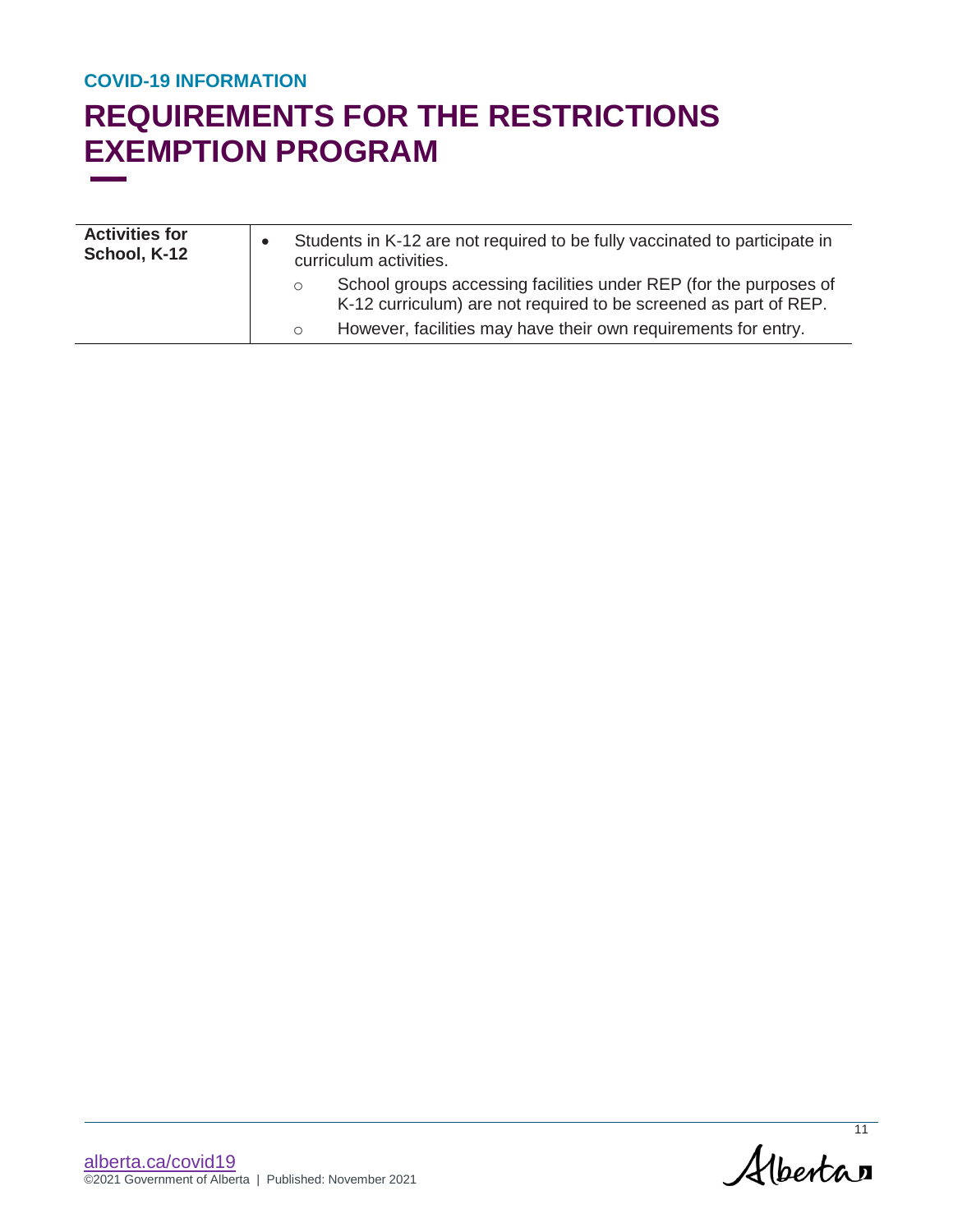# **REQUIREMENTS FOR THE RESTRICTIONS EXEMPTION PROGRAM**

### **MULTI-USE FACILITIES AND RECREATION CENTRES**

| <b>General</b>           |         | If REP is implemented in a facility:                                                                                                                                                                                                                                                                                                                                                                                                                                     |
|--------------------------|---------|--------------------------------------------------------------------------------------------------------------------------------------------------------------------------------------------------------------------------------------------------------------------------------------------------------------------------------------------------------------------------------------------------------------------------------------------------------------------------|
|                          | $\circ$ | The operators of all areas/entities within that facility must<br>implement REP, unless the activity/entity is out-of-scope (e.g.,<br>retail or youth activities). All renters must also implement REP,<br>unless the activity is out of scope.                                                                                                                                                                                                                           |
|                          | $\circ$ | If there is a single point of entry into a multi-use facility that<br>contains in-scope services or locations (e.g. group fitness,<br>entertainment) and out-of-scope entities (e.g. retail), and it is not<br>possible to screen people only at the entry point of in-scope areas,<br>all those entering the multi-use facility at that single point of entry<br>must be screened in accordance with REP in order for the in-<br>scope locations to participate in REP. |
|                          |         | If REP is not implemented in a facility:                                                                                                                                                                                                                                                                                                                                                                                                                                 |
|                          | $\circ$ | Public health measures must be followed at all times (outlined in<br><b>CMOH Order 44-2021).</b>                                                                                                                                                                                                                                                                                                                                                                         |
|                          | $\circ$ | The facility operators may allow any eligible businesses or entities<br>renting space within the facility to participate in REP; however, the<br>space where REP is in place must be fully self-contained from the<br>point of screening onwards. This means separate amenities and<br>no mingling with non-REP individuals.                                                                                                                                             |
| <b>Renting Out Space</b> |         | If REP is implemented in a facility:                                                                                                                                                                                                                                                                                                                                                                                                                                     |
|                          | $\circ$ | Unless hosting an out-of-scope activity, all renters must participate<br>in REP;                                                                                                                                                                                                                                                                                                                                                                                         |
|                          | $\circ$ | Renters are required to have a responsible person to ensure the<br>requirements of REP are followed;                                                                                                                                                                                                                                                                                                                                                                     |
|                          | $\circ$ | The facility's operator is required to ensure the renters are<br>adhering to the requirements of this document; and                                                                                                                                                                                                                                                                                                                                                      |
|                          | O       | The facility's operator is responsible for screening.                                                                                                                                                                                                                                                                                                                                                                                                                    |
|                          |         | If REP is not implemented in a facility, their operator is still responsible<br>for ensuring the renters are aware of the need to adhere to public health<br>orders or the requirements of the REP, should the renter choose to<br>implement the REP.                                                                                                                                                                                                                    |
|                          | $\circ$ | If the renters implement the REP, they must strictly adhere to<br>CMOH Order 45-2021, as amended by Order 46-2021 and Order<br>50-2021 and the requirements of this document.                                                                                                                                                                                                                                                                                            |
|                          |         | This includes the screening of the attendees.                                                                                                                                                                                                                                                                                                                                                                                                                            |
|                          | $\circ$ | The facility's operator is responsible for:                                                                                                                                                                                                                                                                                                                                                                                                                              |

 $Albertan$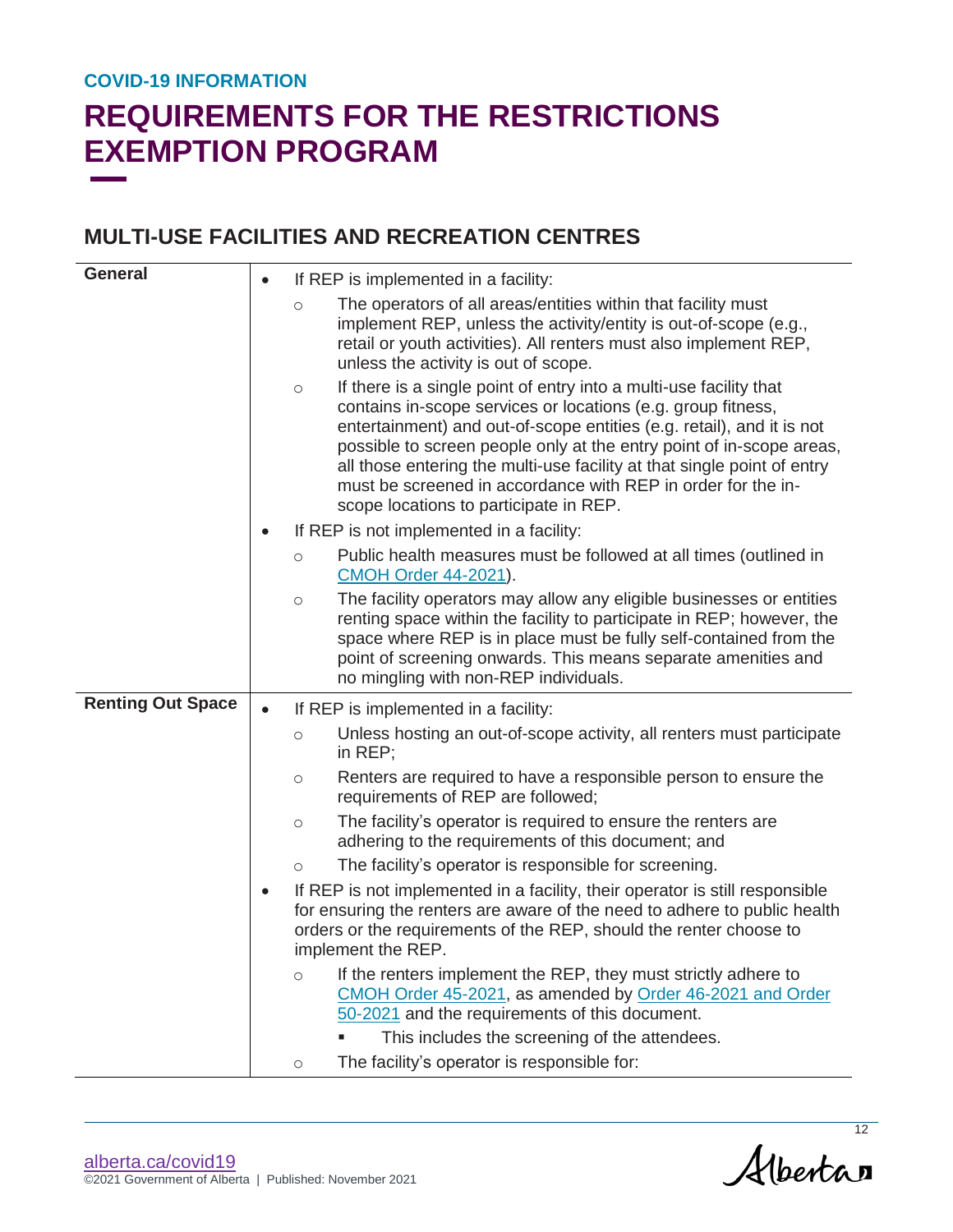|                                                                                            | Ensuring the renters are adhering to the REP requirements<br>ш<br>of this document; or<br>Ensuring public health restrictions (outlined in CMOH Order<br>$\blacksquare$<br>44-2021 as amended by Order 47-2021) in the rest of their<br>facility, where the REP is not implemented. |
|--------------------------------------------------------------------------------------------|-------------------------------------------------------------------------------------------------------------------------------------------------------------------------------------------------------------------------------------------------------------------------------------|
| <b>Out-of-Scope</b>                                                                        | Out-of-scope activities include:<br>$\bullet$                                                                                                                                                                                                                                       |
| <b>Activities</b>                                                                          | youth activities, mutual support groups, elections and jury<br>$\circ$<br>selection, retail, childcare, libraries, personal and wellness<br>services, health services and K-12 curriculum activities.                                                                               |
|                                                                                            | Out-of-Scope activities/entities are required to follow public health<br>$\bullet$<br>restrictions, such as capacity limits and physical distancing (outlined in<br>CMOH Order 44-2021 as amended by Order 47-2021).                                                                |
|                                                                                            | To the greatest extent possible, these activities should have a separate<br>$\bullet$<br>entrance/exit from the rest of the facility.                                                                                                                                               |
|                                                                                            | Individuals accessing these activities/entities are not required follow the<br>$\bullet$<br>requirements of the REP.                                                                                                                                                                |
|                                                                                            | If individuals who gained access to participate in an out-of-scope activity<br>$\bullet$<br>wish to access other, in-scope amenities in a facility participating in<br>REP, they are required to be screened per REP, as applicable (12+<br>years of age).                          |
| <b>Spectating</b>                                                                          | If in a facility where REP has been implemented, all spectators are<br>$\bullet$<br>required to follow REP requirements, even if watching a youth activity.                                                                                                                         |
|                                                                                            | Spectators must wear face masks at all times in indoor venues, in<br>$\bullet$<br>accordance with the applicable CMOH Order.                                                                                                                                                        |
| <b>Multi-Use Facilities</b><br>with In & Outdoor<br>Components (e.g.,<br><b>Ski Hills)</b> | If an entire in/outdoor facility is implementing REP, the entire in/outdoor<br>$\bullet$<br>facility must follow the requirements:                                                                                                                                                  |
|                                                                                            | Operators must restrict access to the public and follow the REP<br>$\circ$<br>requirements for all settings (excluding out-of-scope<br>activities/settings); and                                                                                                                    |
|                                                                                            | Out-of-scope activities/entities must follow to public health<br>$\circ$<br>requirements outlined in CMOH Order 44-2021 (e.g., retail, rental<br>facilities).                                                                                                                       |

Albertan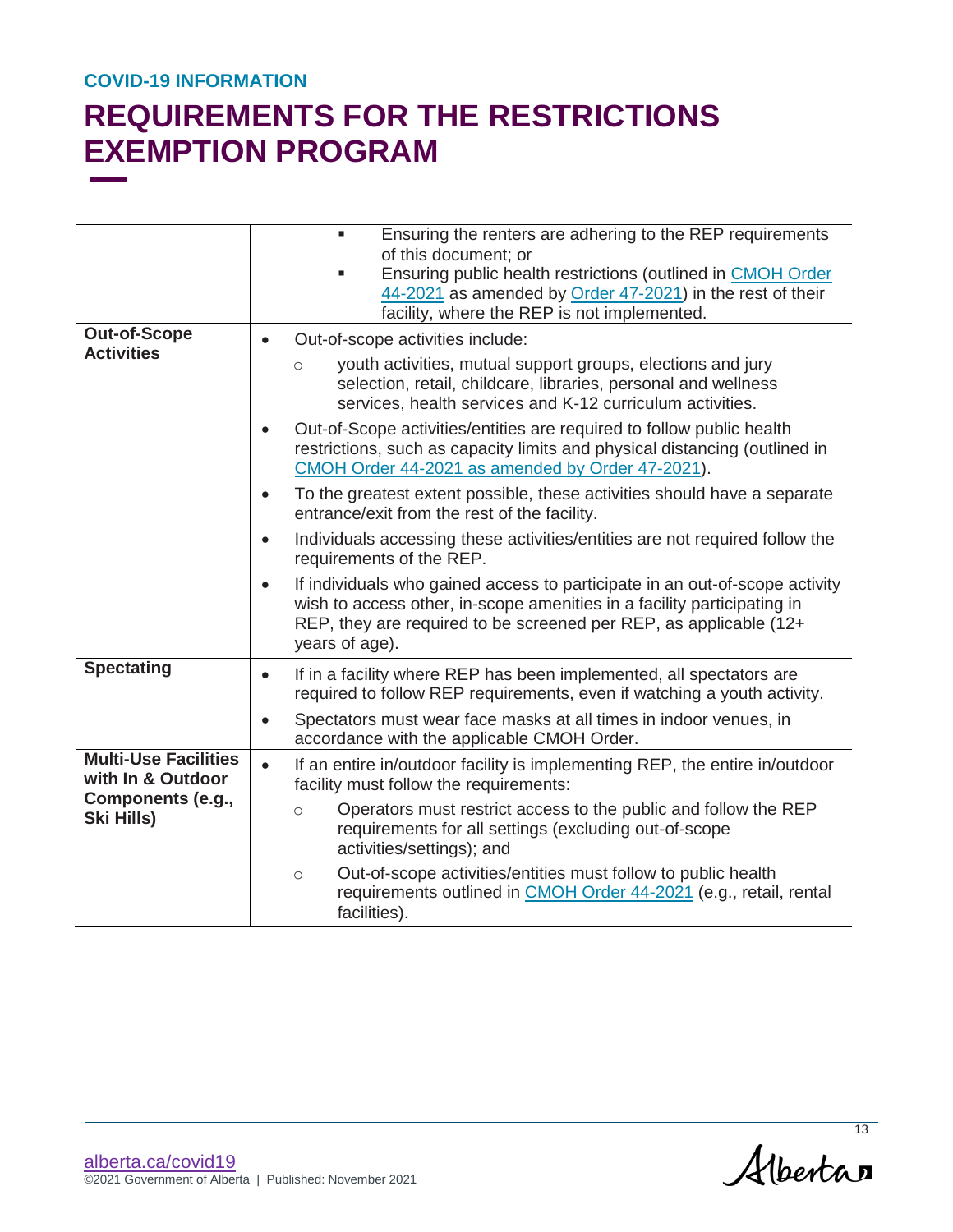## **REQUIREMENTS FOR THE RESTRICTIONS EXEMPTION PROGRAM**

### **RENTAL SPACES**

| <b>General</b> | ٠ | Operators participating in REP that provide rental spaces to others must<br>ensure their renters are aware of and adhere to the REP requirements<br>in this document and the applicable CMOH Orders.<br>If the operator is participating in REP:<br>All renters must participate in REP and are responsible for<br>$\circ$<br>screening their attendees; |
|----------------|---|----------------------------------------------------------------------------------------------------------------------------------------------------------------------------------------------------------------------------------------------------------------------------------------------------------------------------------------------------------|
|                |   | Renters are required to have a responsible person to ensure the<br>$\circ$<br>requirements of REP are followed; and                                                                                                                                                                                                                                      |
|                |   | The facility operators are required to ensure the renters are<br>$\circ$<br>adhering to the requirements of this document.                                                                                                                                                                                                                               |
|                |   | Operators not participating in REP that rent out space to other groups<br>(for private events) are responsible for ensuring the renter is aware of<br>the need to adhere to public health orders unless the renter implements<br>the REP.                                                                                                                |
|                |   | If the renters implement REP, they must strictly adhere to the<br>$\circ$<br>requirements of this document.                                                                                                                                                                                                                                              |
|                |   | The operator is responsible for:<br>$\circ$                                                                                                                                                                                                                                                                                                              |
|                |   | Ensuring the renter is adhering to REP requirements of this<br>п<br>document; and<br>Ensuring public health restrictions (outlined in CMOH Order<br>ш<br>44-2021 as amended by Order 47-2021) in the rest of their<br>facility, where REP is not implemented.                                                                                            |
|                |   | Facilities that are out-of-scope of REP, such as libraries, are permitted<br>to rent space for REP-eligible events after hours, as long as they are not<br>limiting access to their services.                                                                                                                                                            |

Albertan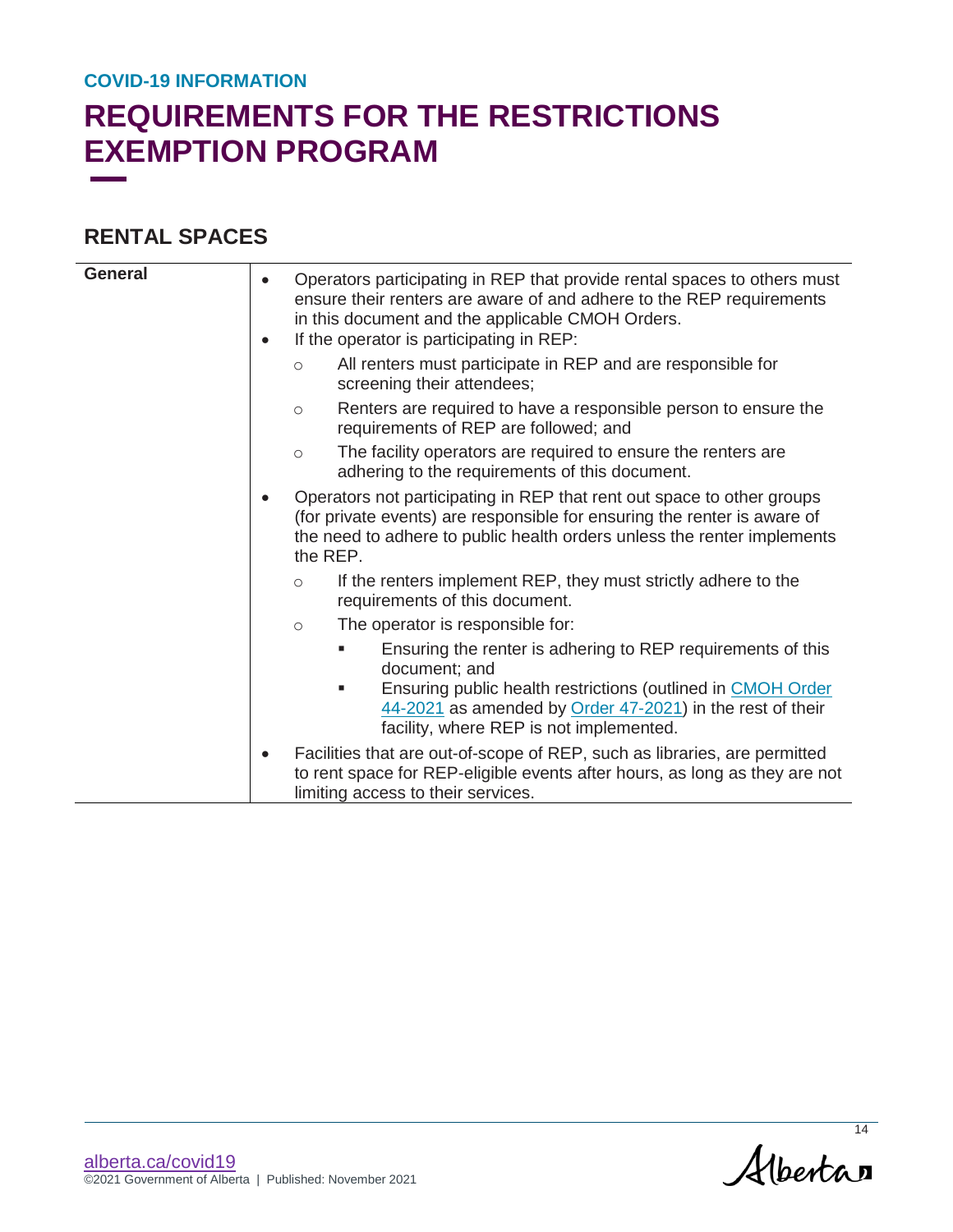# **REQUIREMENTS FOR THE RESTRICTIONS EXEMPTION PROGRAM**

### **FOOD/BEVERAGE SERVING ENTITIES**

| <b>General</b>                                                                                              | Food/Beverage Serving Entities are permitted to participate in REP, but<br>$\bullet$<br>must apply the REP requirements to the whole dining area or facility.<br>Specifically, restaurants that have implemented REP program<br>$\circ$<br>must apply the program to the entire area of food service, both<br>inside and outside (i.e. cannot have indoor dining for vaccinated<br>individuals and outdoor dining for non-vaccinated individuals) |
|-------------------------------------------------------------------------------------------------------------|---------------------------------------------------------------------------------------------------------------------------------------------------------------------------------------------------------------------------------------------------------------------------------------------------------------------------------------------------------------------------------------------------------------------------------------------------|
|                                                                                                             | Screening must be done at the point of entry for restaurants, pubs, bars,<br>cafes and similar.                                                                                                                                                                                                                                                                                                                                                   |
|                                                                                                             | See Quick Service Restaurants and Retail Services with In-Person<br>$\circ$<br>Dining sections for the exception.                                                                                                                                                                                                                                                                                                                                 |
|                                                                                                             | Attendees who are dining-in must only remove their face masks<br>momentarily to eat or drink.                                                                                                                                                                                                                                                                                                                                                     |
|                                                                                                             | If they are sitting/standing at their table talking after their<br>$\circ$<br>food/beverage, they should have their face mask on.                                                                                                                                                                                                                                                                                                                 |
| Delivery, Pick-Up,<br><b>Take Out</b>                                                                       | Individuals entering a facility for delivery, pick-up, or take out<br>participating in REP are not required to show their proof of vaccination, if<br>the items are collected at the point of screening.<br>All individuals entering for this purpose must wear their face mask<br>$\circ$                                                                                                                                                        |
|                                                                                                             | the entire time they are in the facility and maintain 2 metres<br>physical distancing from all other persons.                                                                                                                                                                                                                                                                                                                                     |
| <b>Quick Service</b><br><b>Restaurants and</b><br><b>Retail Services</b><br>with In-Person<br><b>Dining</b> | If participating in REP, quick service restaurants and retail services with<br>in-person dining are permitted to serve attendees both take out or in-<br>person.                                                                                                                                                                                                                                                                                  |
|                                                                                                             | This includes fast food locations, tap houses, breweries and<br>$\circ$<br>similar.                                                                                                                                                                                                                                                                                                                                                               |
|                                                                                                             | These locations are permitted to screen for proof of vaccination at the<br>$\bullet$<br>point of sale (e.g., at the counter) to permit in-person dining rather than<br>at the point of entry.                                                                                                                                                                                                                                                     |
|                                                                                                             | Attendees intending to dine-in must be screened when they order.<br>$\circ$                                                                                                                                                                                                                                                                                                                                                                       |
|                                                                                                             | All attendees must be physically distanced by 2 metres, wearing masks,<br>and following all applicable public health measures outside of the dining<br>area.                                                                                                                                                                                                                                                                                      |
|                                                                                                             | If participating in REP, dining areas:                                                                                                                                                                                                                                                                                                                                                                                                            |
|                                                                                                             | Must have restricted points of entry to ensure only patrons who<br>$\circ$<br>have provided the necessary documentation may access the<br>indoor dining; and                                                                                                                                                                                                                                                                                      |

Albertan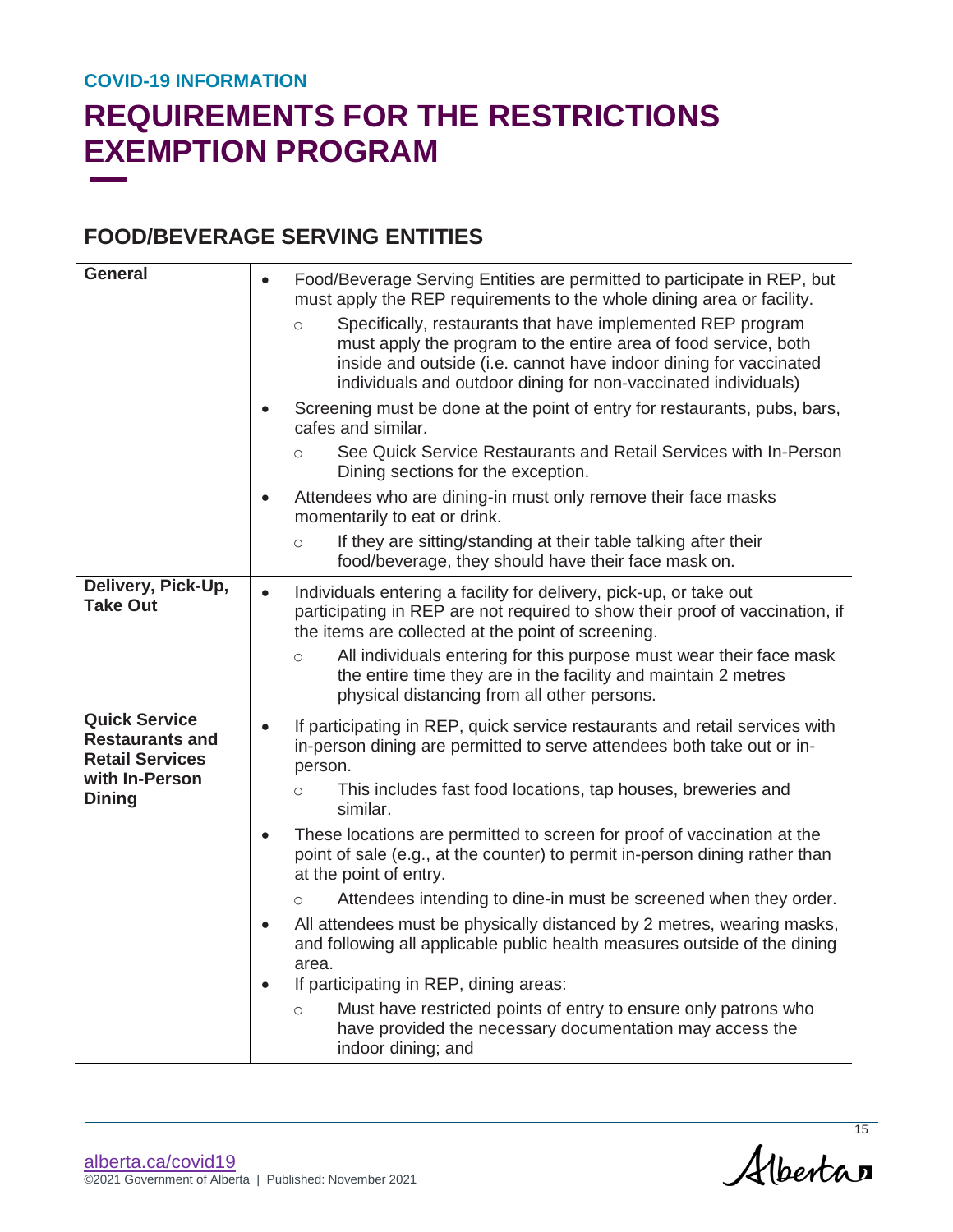|                    | Must ensure that all attendees dining-in wear a face mask when<br>$\circ$<br>not at their table (e.g., sitting) and eating or drinking.                                                                                                                                                                  |  |
|--------------------|----------------------------------------------------------------------------------------------------------------------------------------------------------------------------------------------------------------------------------------------------------------------------------------------------------|--|
|                    | Attendees who are purchasing items and leaving must follow all public<br>health measures.                                                                                                                                                                                                                |  |
|                    | Attendees who do not show proof of vaccine must only be provided take<br>$\bullet$<br>out service.                                                                                                                                                                                                       |  |
|                    | Quick service restaurants and retail services not participating in REP are<br>$\bullet$<br>not permitted to have indoor dining and must follow all applicable public<br>health measures.                                                                                                                 |  |
| <b>Food Courts</b> | Food Courts (seating areas) are eligible for the REP as long as the area<br>$\bullet$<br>is completely self-contained from the point of screening onwards. For<br>greater clarity, this means all entry points must have controlled access<br>where screening of attendees is undertaken prior to entry. |  |

Albertan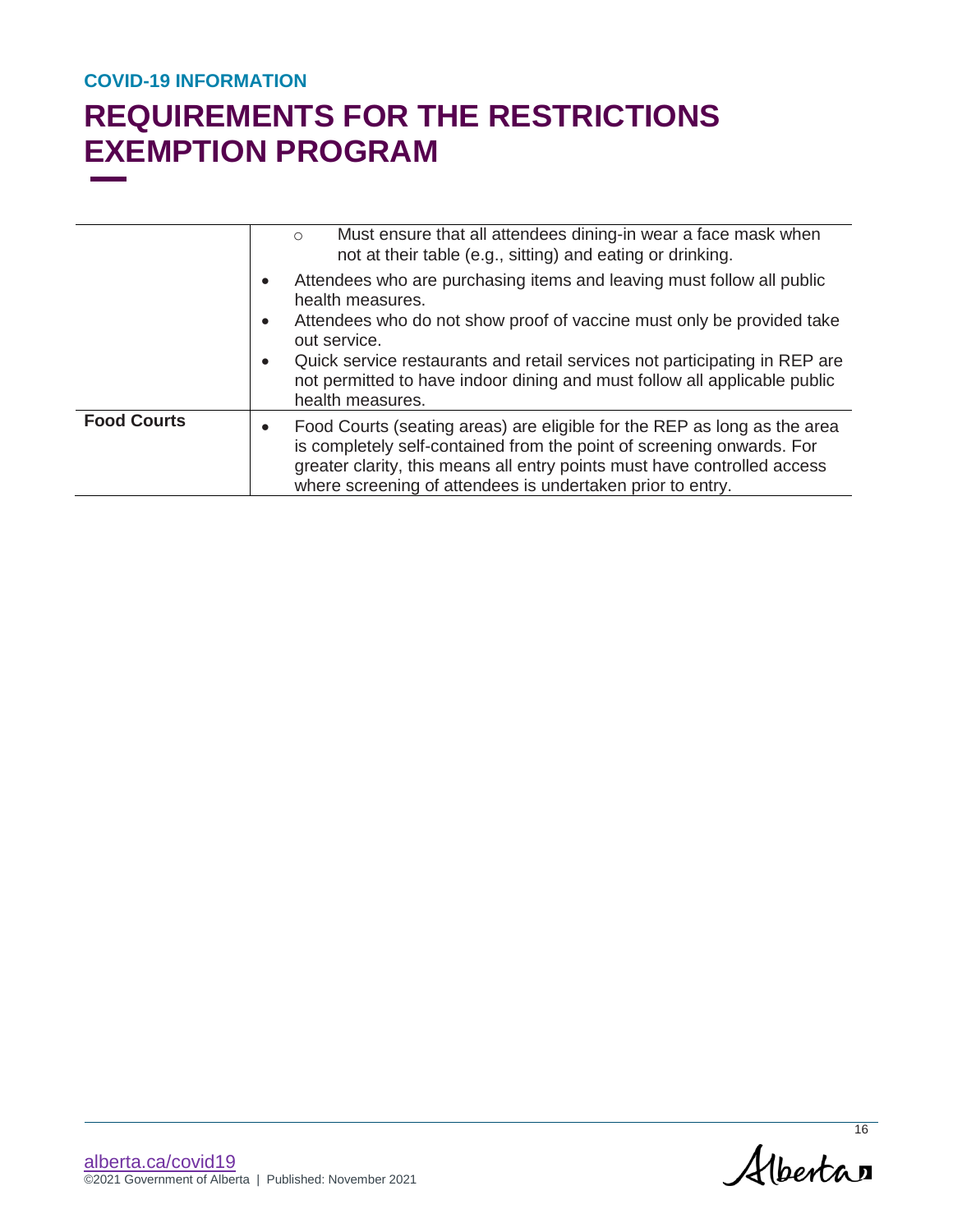# **REQUIREMENTS FOR THE RESTRICTIONS EXEMPTION PROGRAM**

### **APPENDIX: IN-SCOPE AND OUT-OF-SCOPE FOR REP**

| <b>In-Scope Operators</b>                                                                                                                                                                      | <b>Out-of-Scope Operators</b>                                                             |
|------------------------------------------------------------------------------------------------------------------------------------------------------------------------------------------------|-------------------------------------------------------------------------------------------|
| Restaurants and Food Courts with closed<br>access to the public                                                                                                                                | Events in Private Dwellings                                                               |
| Nightclubs                                                                                                                                                                                     | <b>Retail &amp; Shopping Malls</b>                                                        |
| Casinos, Bingo Halls, VLT Lounges                                                                                                                                                              | First responders attending for the<br>purposes of responding to an emergency<br>situation |
| Entertainment/Rec Centres, such as:<br>Bowling, racing entertainment, arcades,<br>billiards halls, other similar entertainment.<br>Museums, art galleries                                      | Workers/employees in/on a worksite for<br>the purposes of their employment                |
| Movie theatres                                                                                                                                                                                 | Places of Worship - for faith services                                                    |
| Recreation facilities for physical activity,<br>performance activity and recreational facility,<br>excluding:                                                                                  | Schools, K-12                                                                             |
| youth physical activity, performance activity<br>and recreational facility<br>mutual support meetings<br>$\bullet$<br>jury selection<br>$\bullet$<br>elections purposes and related activities |                                                                                           |
| Conferences / Meeting Spaces / Halls/ Rented<br>spaces (excluding private dwelling units),<br>excluding:                                                                                       | School curriculum based activity                                                          |
| mutual support meetings<br>$\bullet$<br>places of worship - for faith services<br>$\bullet$<br>jury selection<br>elections purposes and related activities                                     |                                                                                           |
| Weddings and Funerals held in public facilities<br>where the facility maintains responsibility for<br>adherence to these requirements                                                          | Child care settings (e.g., daycares)                                                      |
| Private social events held in public facilities<br>where the facility maintains responsibility for<br>adherence to these requirements                                                          | Accommodations (e.g., hotel)                                                              |
| Spectator settings for professional sport or<br>performance activity                                                                                                                           | <b>Health Services</b>                                                                    |

[alberta.ca/covid19](https://www.alberta.ca/BizConnect) ©2021 Government of Alberta | Published: November 2021

Albertan